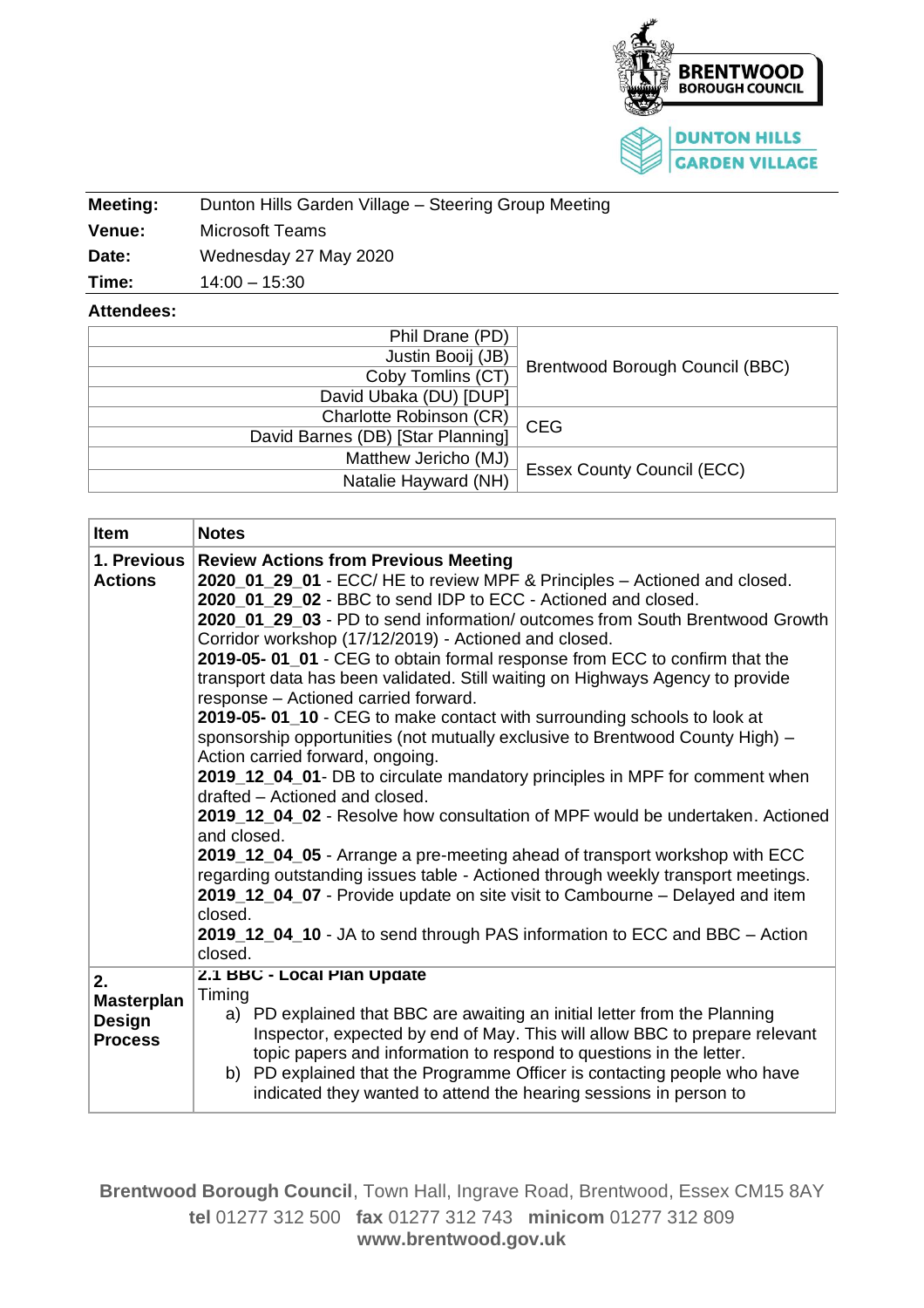|            | understand whether they could be done online given current social<br>distancing requirements.<br>c) Noted that South Oxford Local plan will be undertaken through online<br>hearings.                                                                                                                                                                                                                                                                                                                                                                                                                                                                                                                                                                                                                                                                                                                                                                                                                                                                                                                                                                                         |
|------------|-------------------------------------------------------------------------------------------------------------------------------------------------------------------------------------------------------------------------------------------------------------------------------------------------------------------------------------------------------------------------------------------------------------------------------------------------------------------------------------------------------------------------------------------------------------------------------------------------------------------------------------------------------------------------------------------------------------------------------------------------------------------------------------------------------------------------------------------------------------------------------------------------------------------------------------------------------------------------------------------------------------------------------------------------------------------------------------------------------------------------------------------------------------------------------|
| <b>IDP</b> | a) PD explained that BBC and ECC are undertaking additional work with the<br>content of the IDP. It was noted that the only outstanding part of the work is<br>the transport chapter.<br>b) MJ agreed that it was generally agreed subject to some resolution on the<br>Transport Assessment work.                                                                                                                                                                                                                                                                                                                                                                                                                                                                                                                                                                                                                                                                                                                                                                                                                                                                            |
|            | Representations and Statements of Common Ground<br>a) PD explained that BBC and ECC are undertaking monthly sessions relating<br>to transport issues on an officer and Member basis. This will help to inform<br>the Statement of Common Ground.<br>b) DB noted that there was an ongoing issue with South Bucks Local Plan<br>regarding Duty to Cooperate, advised BBC should indicate what discussions<br>are happening with Thurrock in light of this.<br>c) PD explained that BBC is we are continuing to engage with Thurrock and<br>meetings are now taking place through the ASELA group.<br>d) MJ provided update on Basildon Local Plan and explained that they are<br>working through additional transport issues, particularly where ECC raised<br>concerns and showing evidence to justify decision making. MJ explained<br>that they are continuing to work through issues on air quality and noted that<br>the Inspector will not issue a project programme until the air quality issues<br>with DEFRA are resolved. The best-case scenario for Local Plan hearings is<br>expected around autumn 2020, which is also pending social distancing<br>restrictions. |
|            | 2.2 BBC – Update on SPD / Co-Design<br>a) CT updated that since the last Steering Group the draft Framework<br>Masterplan Document (FMD) and Supplementary Planning Document<br>(SPD) project plan were taken to Planning Committee and Policy,<br>Resources and Economic Development Committee to be noted.<br>b) CT noted that the draft documentation is in the public domain now.                                                                                                                                                                                                                                                                                                                                                                                                                                                                                                                                                                                                                                                                                                                                                                                         |
|            | Consultation update<br>a) CT updated that the SPD technical workshops had taken place and were<br>successful. CT explained that the next steps are to undertake the<br>community co-design aspect for the SPD which is due 1 July 2020 (Delayed<br>due to COVID-19 and need to amend consultation plan).<br>b) CT and MJ noted that ECC and BBC will be undertaking additional meetings<br>regarding outstanding ECC issues in more detail and CT will arrange dates<br>offline with MJ.                                                                                                                                                                                                                                                                                                                                                                                                                                                                                                                                                                                                                                                                                      |
|            | Timing update<br>a) CT provided update that BBC are continuing to work to the expected<br>timeframe for September consultation and December 2020 adoption.<br>b) MJ noted that if the Local Plan isn't adopted the SPD couldn't be formally<br>adopted. CT explained that it would be in the public domain ahead of<br>Examination in Public.                                                                                                                                                                                                                                                                                                                                                                                                                                                                                                                                                                                                                                                                                                                                                                                                                                 |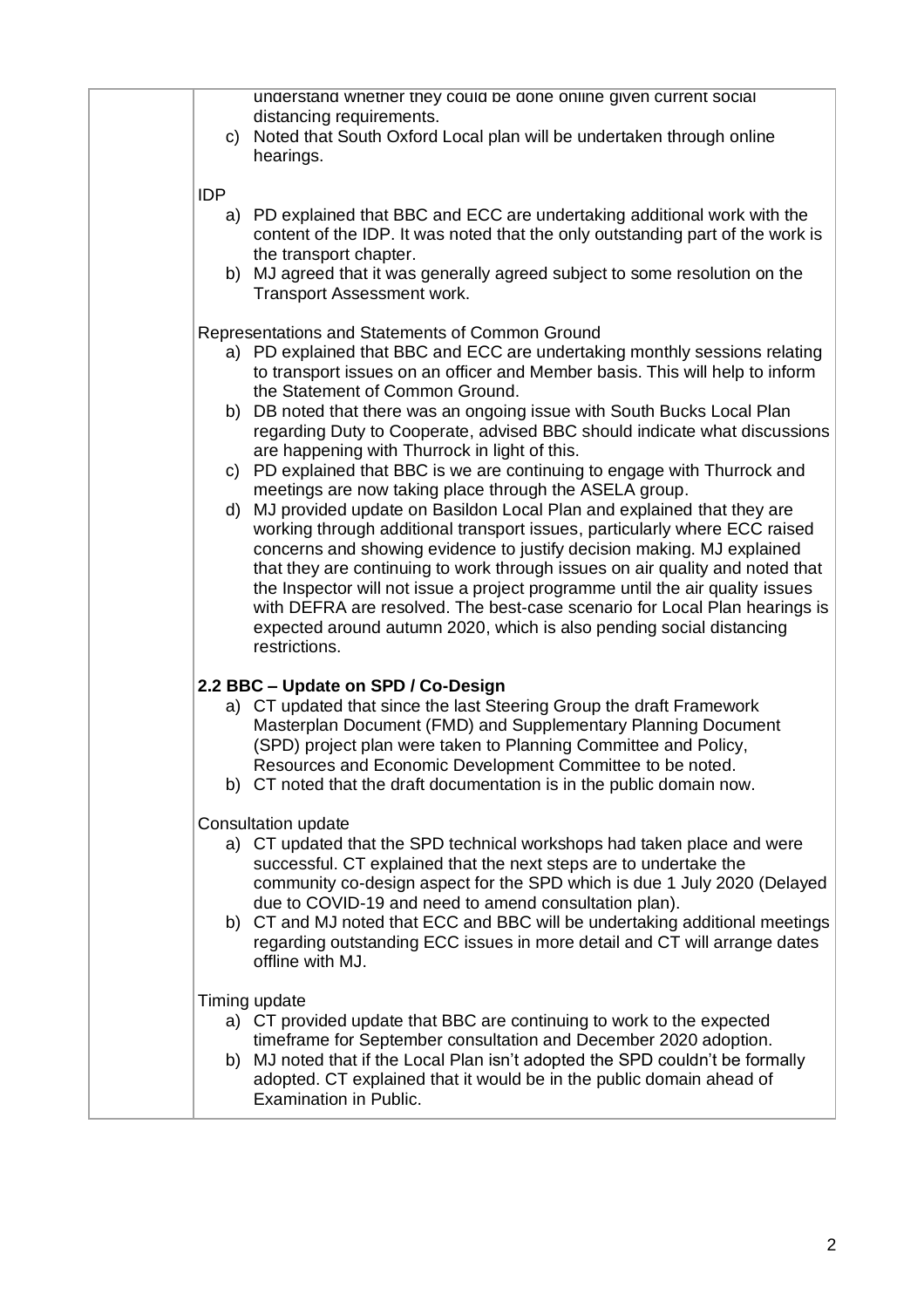|             | 2.3 Transport Update<br><b>Transport Assessment Work</b><br>a) DU provided update that Stantec are continuing to work on key issues.<br>b) DU updated that a workshop between Highways England, Lower Thames<br>Crossing and ECC has been arranged. It is accepted that impacts on the<br>M25 & J29 go beyond the Brentwood TA, and a wider strategic solution is<br>needed. There will be an agreed set of parameters that allow the junction to<br>work.<br>c) DU noted that Stantec have submitted a solution to J29 and Junction of<br>A127 and A128. Stantec are also submitting additional information to<br>Highways England in response to initial comments.<br>d) DU noted that there is a conversation about where the cost mitigation<br>comes from which links to the IDP work being undertaken.<br>e) DU noted there is a meeting on 3 June 2020 with ECC / Highways to<br>discuss key Junctions. It is initially with authorities, then wider discussion<br>will occur with CEG and other relevant land promoters.<br>DB noted the implications post plan period and it might be worth having<br>f)<br>Vectos at another meeting to look beyond plan period. |
|-------------|----------------------------------------------------------------------------------------------------------------------------------------------------------------------------------------------------------------------------------------------------------------------------------------------------------------------------------------------------------------------------------------------------------------------------------------------------------------------------------------------------------------------------------------------------------------------------------------------------------------------------------------------------------------------------------------------------------------------------------------------------------------------------------------------------------------------------------------------------------------------------------------------------------------------------------------------------------------------------------------------------------------------------------------------------------------------------------------------------------------------------------------------------------------------------|
|             | <b>Application Transport Update</b><br>a) DB noted that AECOM have been appointed by Highways England to<br>review the Peramics model/ validate. No timeframe yet.<br>b) DB updated that CEG are in conversations with ECC about model validation<br>and Jacobs are undertaking that work for ECC.<br>c) DB noted that the mobility plan has been sent to ECC which includes<br>assumption trip generation rates.<br>d) DB noted that this has been shared with BBC to ensure consistency with<br>work regarding internalisation trips.                                                                                                                                                                                                                                                                                                                                                                                                                                                                                                                                                                                                                                    |
|             | c <sub>2</sub> c MoU<br>a) DU provided update that c2c are preparing a review of the draft MoU to<br>consider development only north of the station without the south.                                                                                                                                                                                                                                                                                                                                                                                                                                                                                                                                                                                                                                                                                                                                                                                                                                                                                                                                                                                                     |
| 3. Delivery | 3.1 DHGV School update<br>a) CR updated that CEG had a positive meeting with Brentwood County High<br>School's head teacher who is part of the Osborne Trust (which run the<br>school). CR explained that they have a good relationship with ECC and<br>noted they support the DHGV location. CR noted that they take students<br>from West Horndon already.<br>b) CR noted that they are comfortable with the shared sports facilities and see<br>it as a potential revenue source. CT explained that it will be important to<br>ensure that all community members have access to the facilities given<br>previous concerns about access from sports clubs etc.<br>c) CR to provide update on schools as conversations continue.<br>d) Noted the recent North Essex decision and specifically viability and<br>deliverability.                                                                                                                                                                                                                                                                                                                                            |
|             | 3.2 BBC - Overview of recent events<br>a) SPD technical workshops were undertaken to inform draft SPD.<br>b) Homes England and RTPI presentations were undertaken on behalf of<br>DHGV regarding consultation and approach to building beautiful.                                                                                                                                                                                                                                                                                                                                                                                                                                                                                                                                                                                                                                                                                                                                                                                                                                                                                                                          |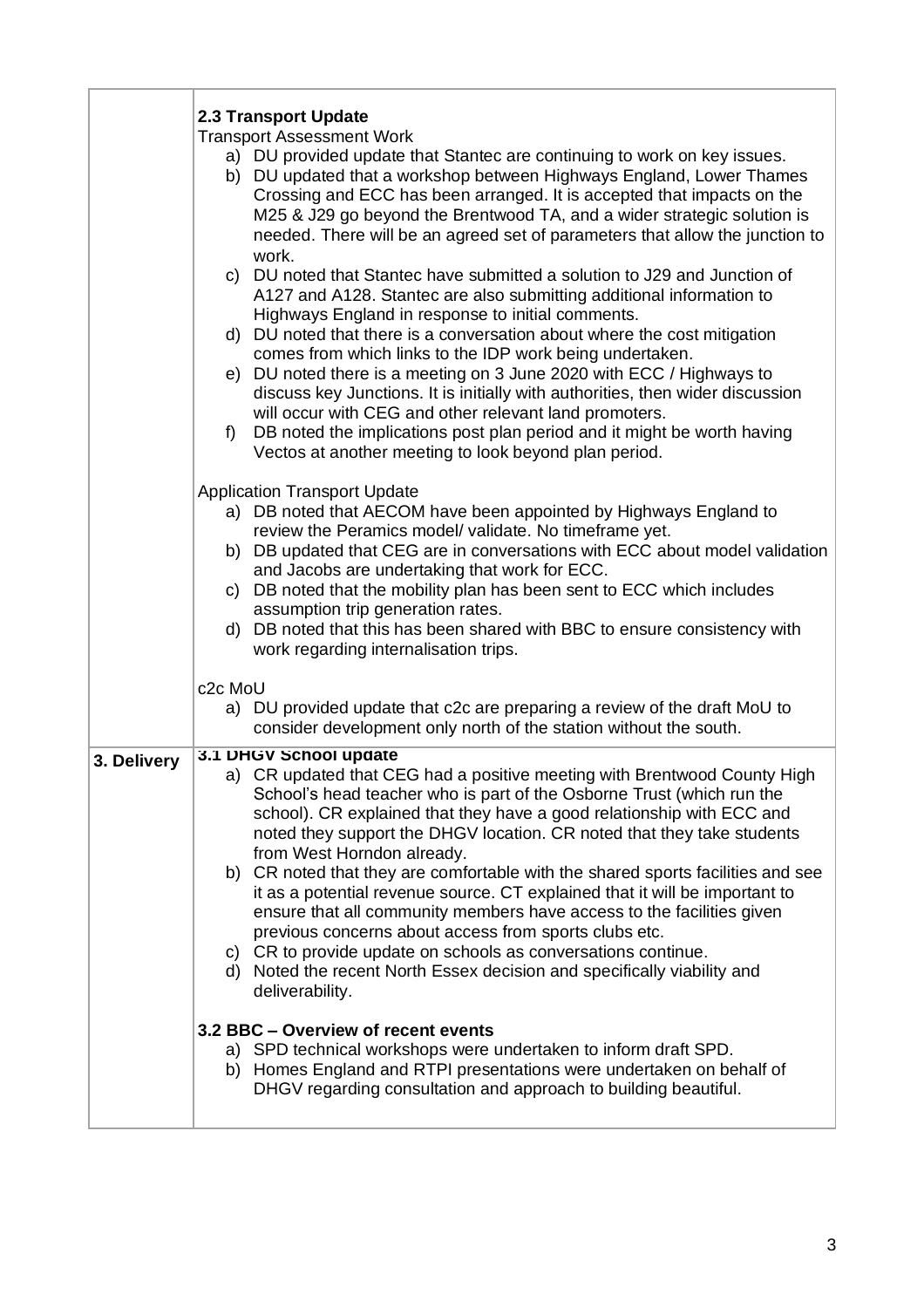|                                           | 3.3 BBC - Overview of upcoming events<br>a) General Project Plan updates per attached project plan noted.                                                                                                                                                                                                                                                                                           |
|-------------------------------------------|-----------------------------------------------------------------------------------------------------------------------------------------------------------------------------------------------------------------------------------------------------------------------------------------------------------------------------------------------------------------------------------------------------|
|                                           |                                                                                                                                                                                                                                                                                                                                                                                                     |
| 4. General<br>Programme<br><b>Updates</b> | 4.1 Development Management - General Update<br>a) JB provided update that comments were provided to CEG on draft ES<br>chapters that were sent. This will inform general updates. JB explained that<br>methodology would need to be updated in light of new technical analysis.<br>b) JB provided update that ECC and BBC provided comments and brief for<br>HTA requirements.                      |
|                                           | c) CEG provided update that issues relating to ighways needs to be sorted<br>ahead of any updates and application submission.                                                                                                                                                                                                                                                                       |
|                                           | e) DB noted that CEG are looking to progress a stewardship strategy, delivery<br>statement and sustainability statement as part of the application. This is<br>ongoing work.                                                                                                                                                                                                                        |
|                                           | Noted that BBC and CEG consultants are to discuss viability. Action that<br>f<br>this is needed to be picked up in project plan.                                                                                                                                                                                                                                                                    |
|                                           | 4.2 BBC - Highlight report review (Updates, Risks, Milestones)                                                                                                                                                                                                                                                                                                                                      |
|                                           | a) CR noted that transport work and local plan uncertainty should be picked up<br>in the Highlight Reports given they are tied to the application submission.<br>CT noted that these have been updated since previous Steering Group<br>meetings.                                                                                                                                                   |
| 6. AOB                                    | DB noted the abovementioned meeting with Janice Burgess (Highways<br>a)<br>England) and need to pick up workshop with ECC, Highways England,<br>Homes England and other stakeholders. DU noted that we need AECOM<br>feedback before workshop on transport to feed into SoCG. Action to arrange<br>a date for workshop with a facilitator and relevant stakeholders, including<br>other landowners. |
| <b>Next</b><br><b>Meeting</b>             | Wednesday 8 July 2020, 14:00 - 15:30                                                                                                                                                                                                                                                                                                                                                                |

## **Action List**

| <b>Reference</b> | <b>Description</b>                                                                                                                   | Owner | <b>Due</b><br><b>Date</b> | <b>Status</b> |
|------------------|--------------------------------------------------------------------------------------------------------------------------------------|-------|---------------------------|---------------|
|                  | 2020_05_27_01 CT to arrange dates for meetings with ECC<br>regarding SPD.                                                            | СT    | $15-06-$<br>2020          | Open          |
|                  | 2020_05_27_02 CT to include viability work in project plan.                                                                          | CТ    | $15-06-$<br>2020          | Closed        |
|                  | 2020_05_27_03 DU to arrange transport workshop with<br>landowners in SBGC and authorities (Homes<br>England, Highways England, ECC). | DU    | $31 - 07 -$<br>2020       | Open          |

## **Previous Actions Carried Forward**

| Reference | <b>Description</b>                                                                                  | Owner | <b>Due</b><br><b>Date</b> | <b>Status</b> |
|-----------|-----------------------------------------------------------------------------------------------------|-------|---------------------------|---------------|
|           | 2019-05-01 10 CEG to obtain formal response from ECC to<br>confirm that the transport data has been | DB    | 30-06-<br>2020            | 'Open         |